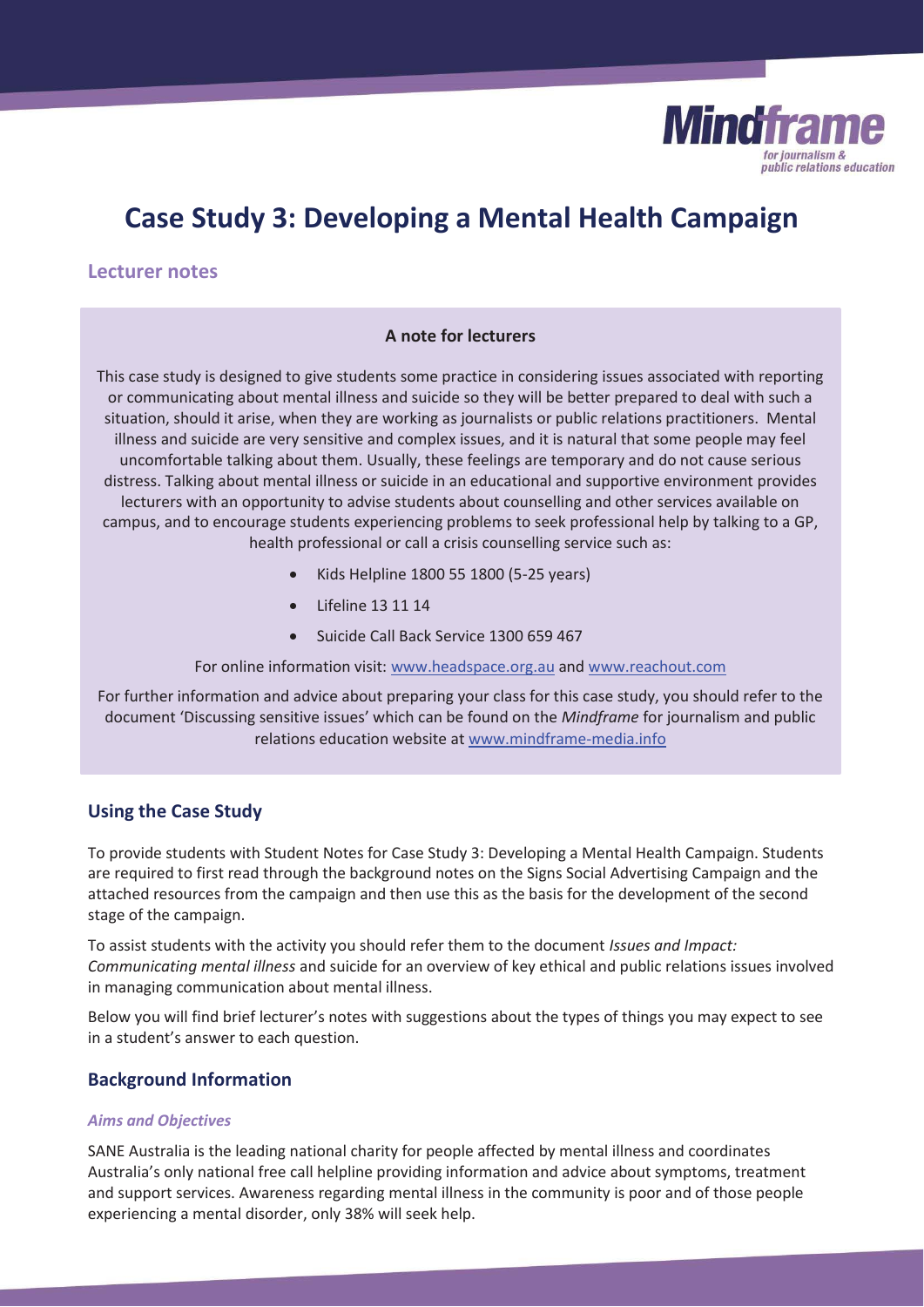

The aim of SANE Australia's Signs Campaign was to increase the number of people seeking help for symptoms of mental health problems. Campaign objectives were to:

- Raise awareness of the early signs of mental illness and encourage help-seeking behaviour;
- Raise awareness of SANE Australia, and especially the SANE 1800 Helpline as an action point.

# *Key Publics*

- Primary General community throughout Australia, who have or may come into contact with someone who has a mental illness – including those in urban, rural or remote areas.
- x Secondary mental health and primary health sectors, state and federal governments and the corporate sector.

# *Preliminary Research*

Consultation with families affected by mental illness and analysis of SANE Helpline data highlighted the importance of people understanding more about the early signs of illness and feeling empowered to take action. In consultation with advertising agency Commotion, SANE examined campaigns from other organisations in Australia and overseas and then developed messages/images that would best communicate with the community and the public. The Signs Campaign was piloted in late 2007 and its evaluation informed the current strategies, identifying which media channels to use for maximum response.

# *Campaign Strategies and Tactics*

The message of the campaign is that if you or someone you know shows signs of mental illness, there's something you can do and SANE can help put you in touch with information and support.

SANE developed the Signs Campaign in stages, starting with CSAs (community service announcements) in print and radio, moving to paid radio and print CSAs. A television advertisement was then developed and piloted as a CSA. Evaluation of these strategies informed the next stage of the campaign, which includes a mixture of paid and CSA television, radio and print advertisements, and tram stop, airport and notice board posters. Charity filler advertisements have also been developed. Paid advertising is an important bargaining tool for an increased number of CSAs. Advertisements were sent to a wide range of media outlets nationally by media buyers, using their networks.

In associated activity, media releases were distributed to the media, mental health sector and the community, describing the advertisements and the aims of the campaign. Several organisations published the release in newsletters/internal publications, some multimedia/advertising covered the issue, particularly online. An alert was sent to grass roots organisations, letting them know about the campaign. This resulted in several organisations contacting SANE for permission to feature the advertisements as part of their awareness raising/training activities, or to showcase the advertisements at conferences, stalls and other venues.

## *Evaluation*

Success of the Signs Campaign was measured through response to the SANE Helpline – which was the action point for the advertisements – before, during and after campaign advertising. Helpline callers were asked to identify the reasons why they had called the SANE Helpline and where they had heard about it. Demographic data were also collected from callers.

Advisors could determine when the television commercials were running (and in which regions), as there was an immediate increase in callers to the Helpline. Helpline data indicated a dramatic increase in the number of callers seeking information about mental illness and referral to other services. There was also anecdotal evidence from the community reporting they had seen or heard the ads.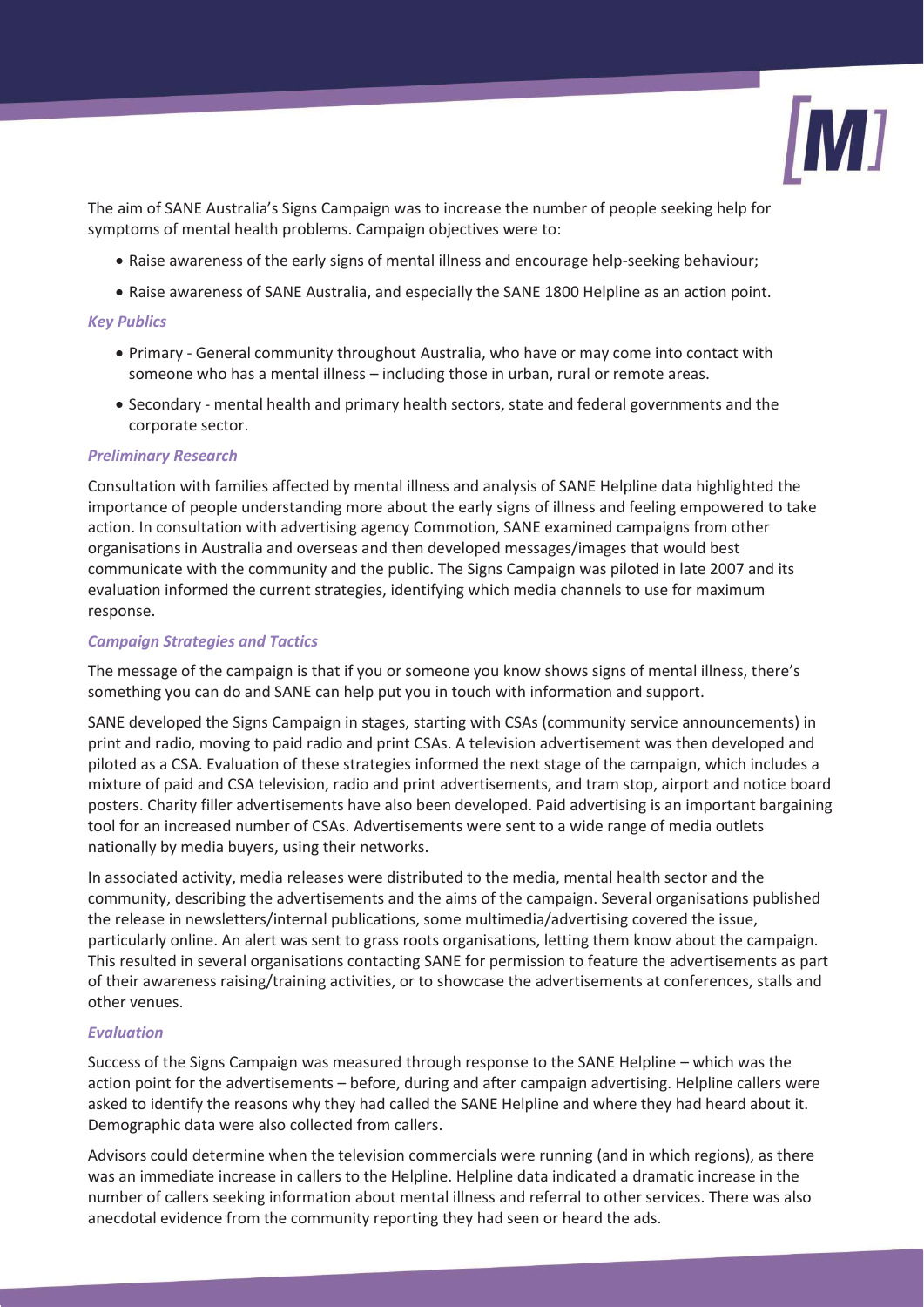

An example of the impact of the campaign can be seen in comparison of Helpline statistics. In June 2008, when the campaign was being aired on radio and television throughout Australia, 35% reported they heard about SANE via publicity compared to only 17% during the same time in 2007.

In the first six months of the Signs Campaign, the Helpline received a 30% increase in calls, with advisors reporting most inquiries were from first time callers.

## *Challenges*

Receiving the 'right' coverage of mental illness in the media is a constant challenge. The Signs Campaign was developed with this mind, to help people understand that mental illness is common, a part of everyday life and experienced by a wide range of people and that learning about the signs and taking action to get help is an important first step in treatment. By featuring everyday street signs and people representing all walks of life, the campaign aims to foster the idea that mental illness affects everyone.

# **Supporting materials from the campaign**

The following materials from the campaign are provided for students:

- Television CSA (on the Lecturer DVD);
- Radio CSA (on the Lecturer DVD);
- Media release (in Case Study 3 Handout 1);
- Print Advertisements (in Case Study 3 Handouts 2 and 3).

# **Student Exercise**

The information provided above gives an overview of Stage 1 of the Signs social advertising campaign. The evaluation indicates that the campaign achieved a 30% increase in calls to the SANE helpline during the first 6 months. A strategy is now required to support the ongoing community service announcements and deliver long term, sustainable outcomes. It has been identified that a public relations campaign that engages the community and builds relationships is likely to deliver such outcomes.

Building on the success of Stage 1 of the campaign, design a public relations campaign with one of the following target groups in mind:

- 1. People in rural areas, including farmers;
- 2. Young people between 12 and 25 years;
- 3. Aboriginal and Torres Strait Islander people;
- 4. People from culturally and linguistically diverse backgrounds.

As for Stage 1, the campaign objectives for your specific target group are to:

- Raise awareness of the early signs of mental illness and encourage help-seeking behaviour;
- Raise awareness of SANE Australia, and especially the SANE 1800 Helpline as an action point.

The following discussion questions will assist students to work through their campaign plans. You can ask them to do this as a class exercise or as an individual assignment. Notes are provided on the following pages that may assist you to assess the plans of the students.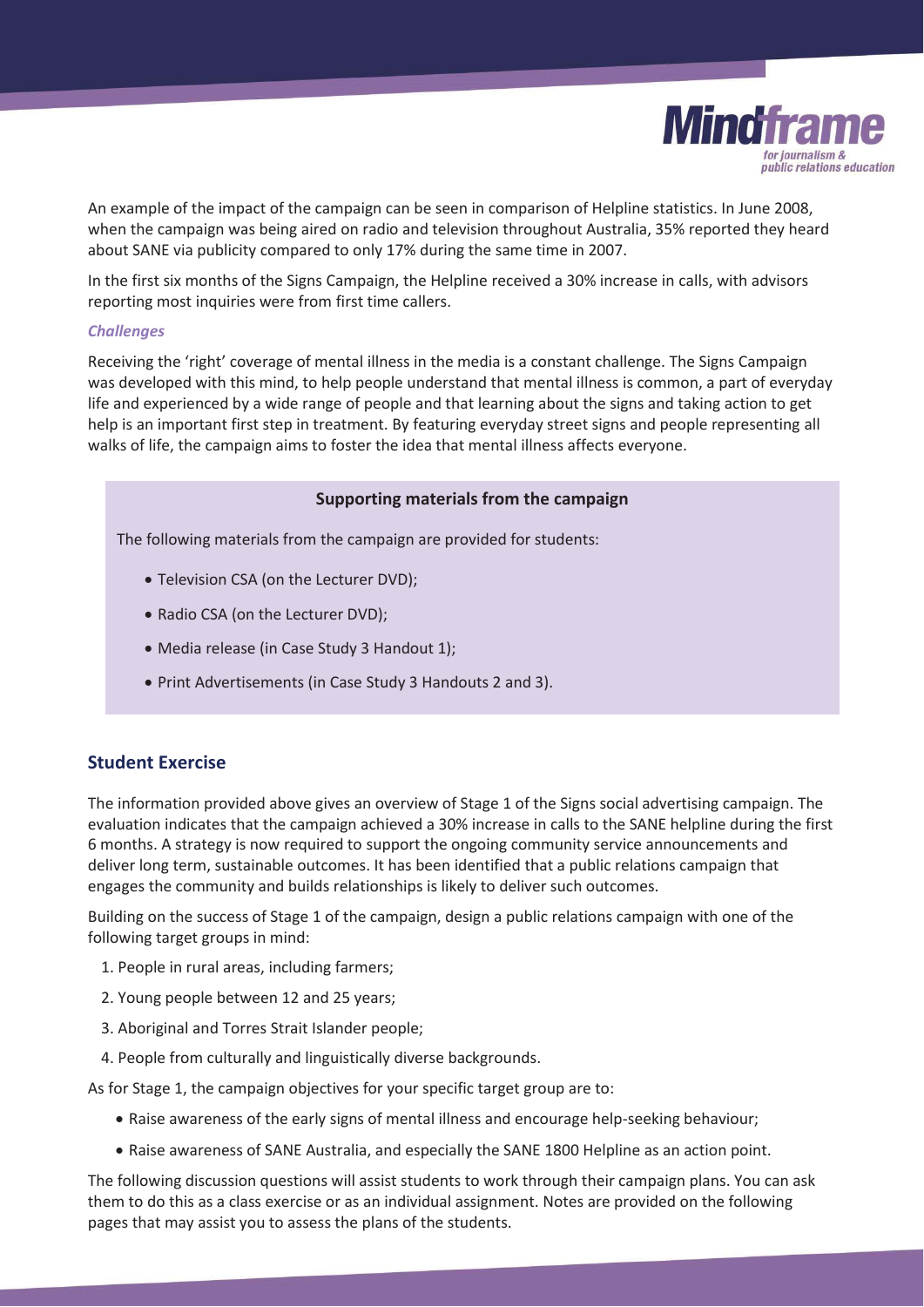

# *Research*

- 1. Write a situation analysis and develop measurable objectives for the campaign.
- 2. List the types of research you would need to conduct before developing your campaign.
- 3. Develop an evaluation plan, outlining how you will measure the success of your campaign.

## *Campaign Development*

- 4. List the important aspects regarding communication about mental illness that you will need to consider.
- 5. Outline the key elements of your campaign strategy.
- 6. Develop some key messages for this targeted campaign.
- 7. Develop a list of tactics you might employ to achieve your objectives.

## *Media Relations*

- 8. How might you use the media as part of your campaign strategy?
- 9. Identify what types of media will be appropriate for your chosen target group and provide a rationale for this.
- 10. Develop a media relations plan.

# **Lecturer Support Notes**

## **1. Information about mental illness and the specified target groups.**

## *People in Rural Areas*

- There is little data about the prevalence and incidence of mental illness among people who live in rural and remote Australia.
- The 2007 National Survey of Mental Health and Wellbeing found no differences in the overall rates for affective disorders, anxiety disorders and substance use disorders between urban and rural areas but did note some gender differences. For males, the rate of disorder was slightly higher for those living in a capital city, while for females it was higher for those living in rural or remote areas.

## *Young people*

- Young people are more likely to experience a mental illness, while the prevalence of mental disorders declines with age.
- In 2005, 27% of 18-24 year olds had experienced a mental disorder, while only 6.1% of 65 year olds and over had experienced a mental disorder.
- 14% of Australian children and adolescents aged 4-17 have mental health problems. This rate of mental health problems is found in all age and gender groups. Boys are slightly more likely to experience mental health problems than girls.
- In 2004-2005, one in 10 young Australians had a long-term mental health or behavioural problem.
- In 2003, mental disorders were the leading contributor to the total burden of disease among young Australians, accounting for 49% of that total.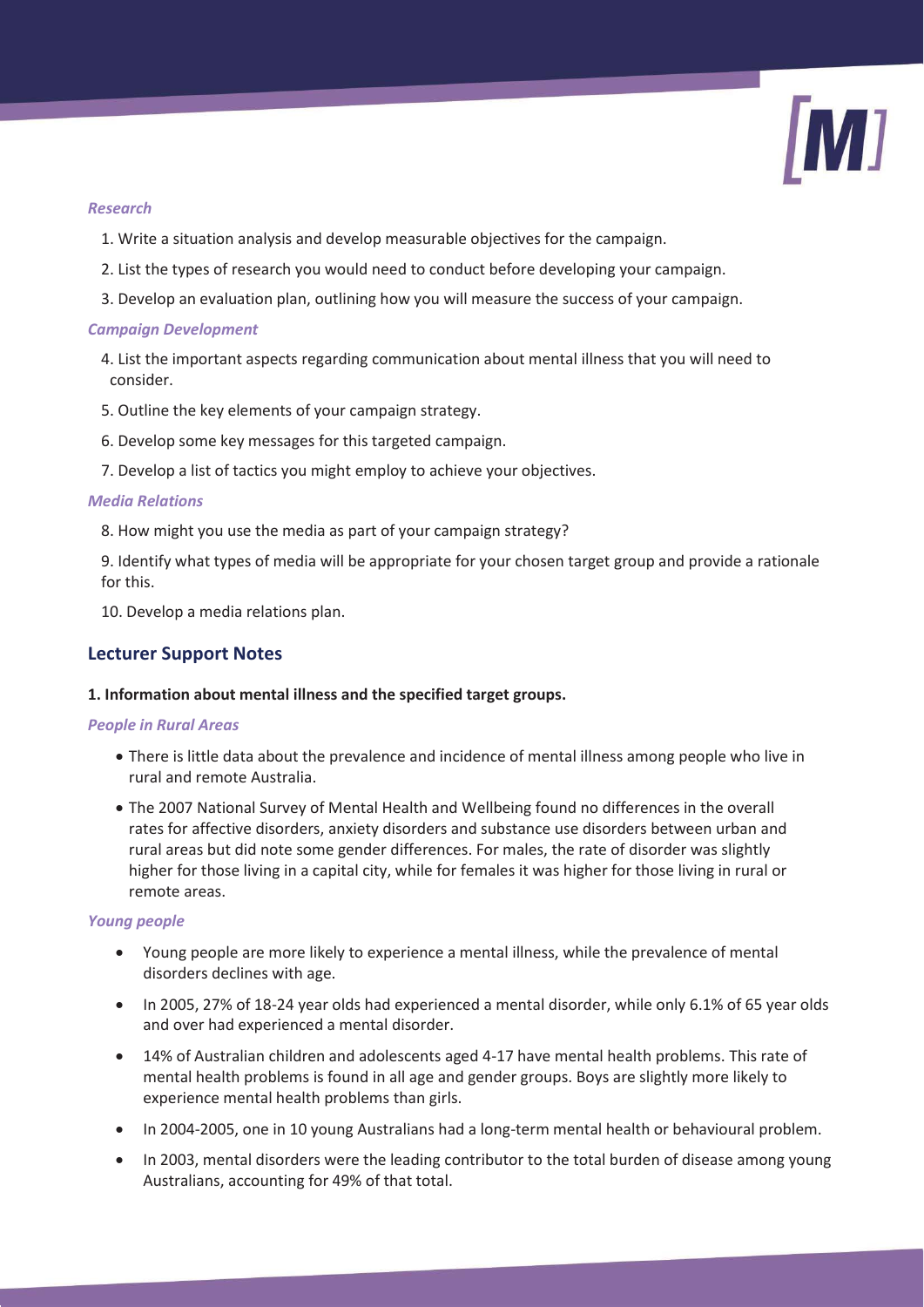

- There is a higher prevalence of child and adolescent mental health problems among those living in low-income, step/blended and sole-parent families.
- Family doctors, school-based counsellors and paediatricians provide the services that are most frequently used by young people with mental health problems.
- Even among young people with the most severe mental health problems, only 50% receive professional help. Parents reported that help was too expensive or they didn't know where to get it, and that they thought they could manage on their own.
- Adolescents with mental health problems report a high rate of suicidal thoughts and other healthrisk behaviour, including smoking, drinking and drug use.
- 12% of 13-17 year olds reported having thought about suicide, while 4.2% had actually made a suicide attempt. Females had higher rates of suicide ideation than males.
- In 2004-2005, there were 8,013 hospitalisations among young people for mental and behavioural disorders due to drug and alcohol use (almost 2% of all hospitalisations among young people).

## *Aboriginal and Torres Strait Islander people*

- The term 'social and emotional wellbeing', rather than 'mental health' is preferred by Aboriginal and Torres Strait Islander peoples because of its more positive and holistic connotations.
- At present, there is no definitive national data about the incidence or prevalence of mental disorders in Aboriginal and Torres Strait Islander Australians. However, limited available research supports the conclusion that serious mental disorders occur in these populations, and such disorders are at least as common as in the mainstream population.
- Aboriginal and Torres Strait Islander people receive proportionately reduced access to specialised care for mental disorders and behavioural disorders, yet their involuntary hospitalisation rate is significantly increased compared to the wider community.
- The death rate associated with mental disorders among Aboriginal and Torres Strait Islander males is over three times the rate for other Australian males. However, the rate is the same for Aboriginal and Torres Strait Islander females as those in the general Australian population.
- An Aboriginal or Torres Strait Islander person may also see particular feelings, beliefs or hallucinations, including hearing voices, as a spiritual or personal issue rather than mental illness.

## *People from culturally and linguistically diverse backgrounds*

- In the Australian population, the prevalence of mental or behavioural problems among people born overseas is similar to those born in Australia. Similarly, the rates among people who speak a language other than English at home are about the same as for those who speak English at home.
- x People from cultural and linguistically diverse backgrounds do not access mental health services as often as the mainstream population.
- The conceptualisation of mental illness differs from culture to culture, as does the level of stigma attached to mental disorder and mental health problems. There is some evidence that people with mental illness may be more stigmatised and marginalised in some cultural groups.
- Loss, physical illness or disability, or the onset of disorders such as dementia, which often results in a loss of competency in English, can increase the risk of depressive disorders and suicide in older people from culturally and linguistically diverse backgrounds.